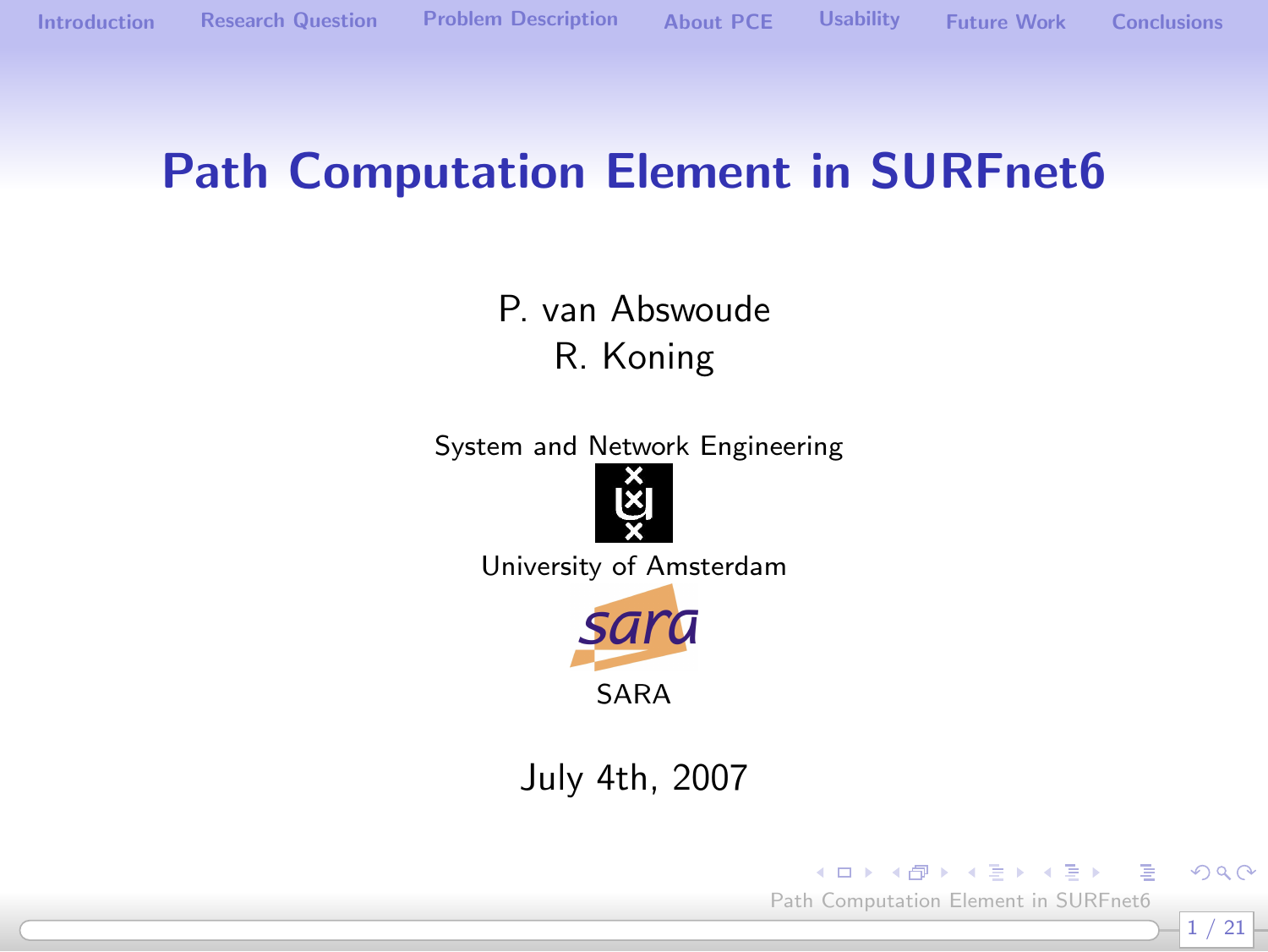## Introduction

#### Content

- **o** Introduction
- **•** Research Question
- **•** Problem Description
- **About PCE** 
	- **•** Components
	- **•** Features
- Usability in SURFnet6
- **•** Future Work
- **Conclusions**

<span id="page-1-0"></span>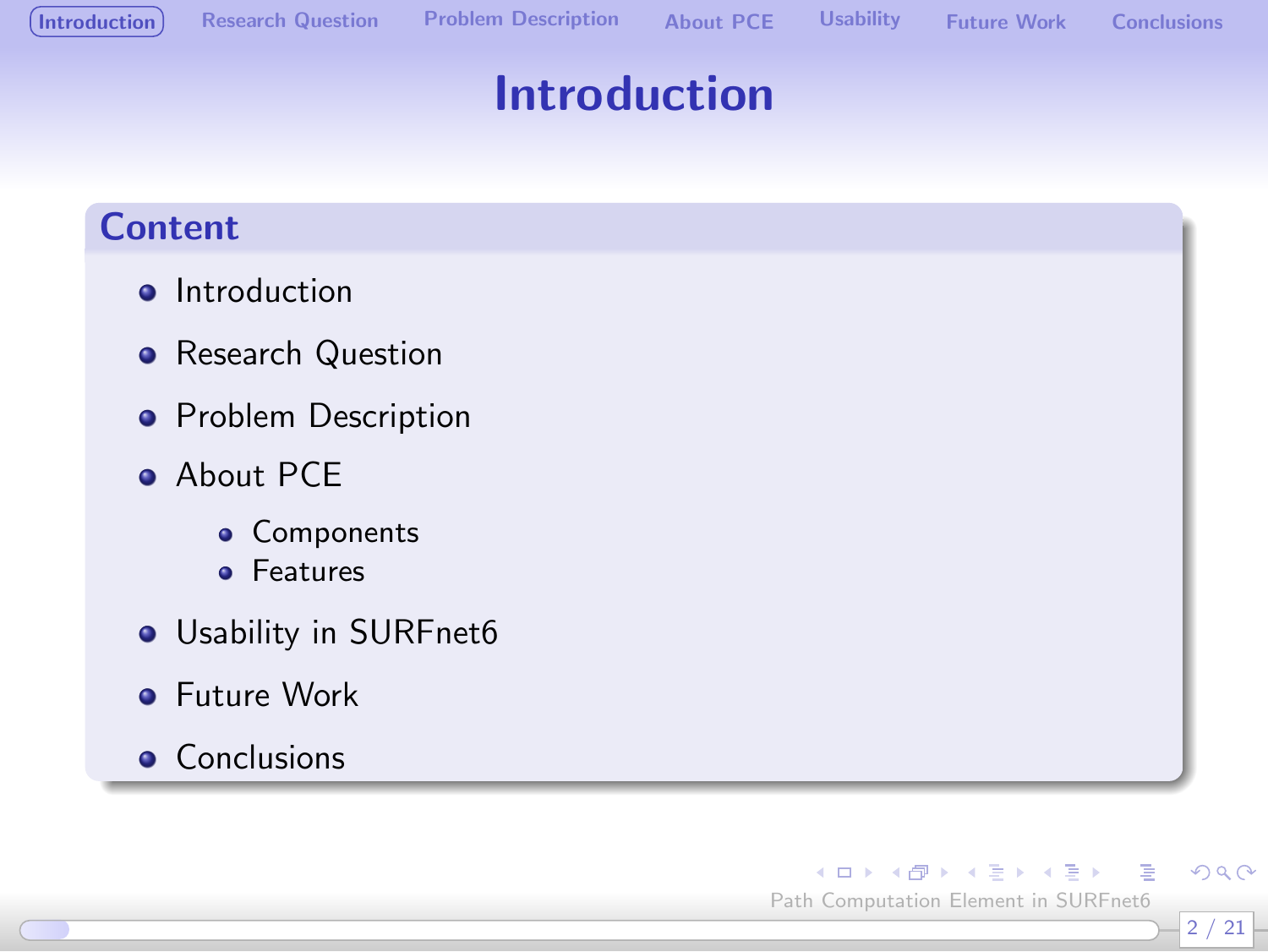# Introduction

- SURFnet is a ISP for universities and research institutes.
- SURFnet6 contains over 6000km Dark Fiber throughout The Netherlands.
- SURFnet6 is a Hybrid network.
	- **o** Traditional IP Packet Switched
	- Lightpaths Circuit Switched.
- SURFnet gives the ability to request a dedicated lightpath.
- SURFnet's NOC @ SARA is responsible for handling these requests.



 $\Omega$ 3 / 21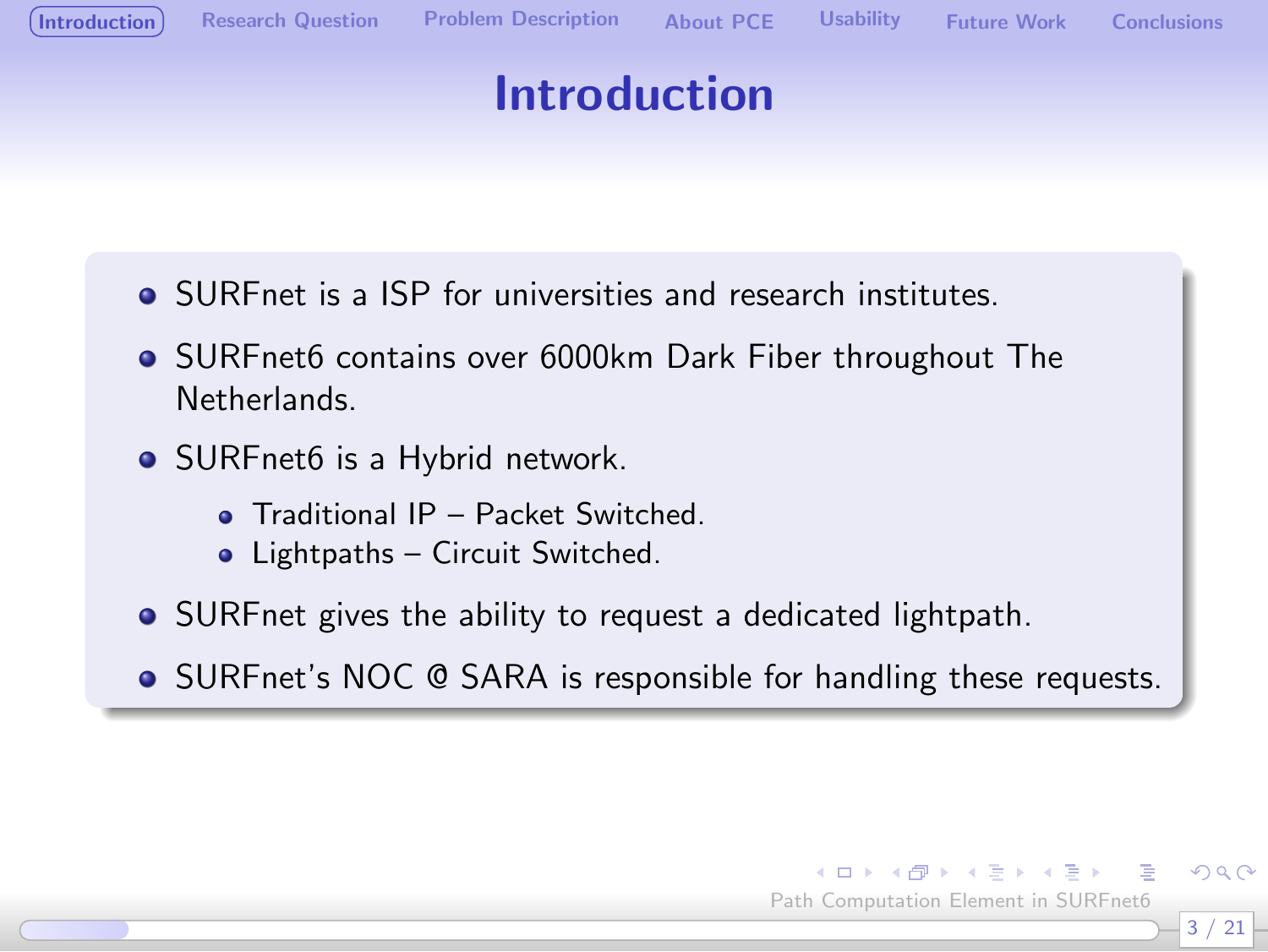

• Is the PCE-based architecture described in RFC4655 usable for SARA's planning tool?

<span id="page-3-0"></span>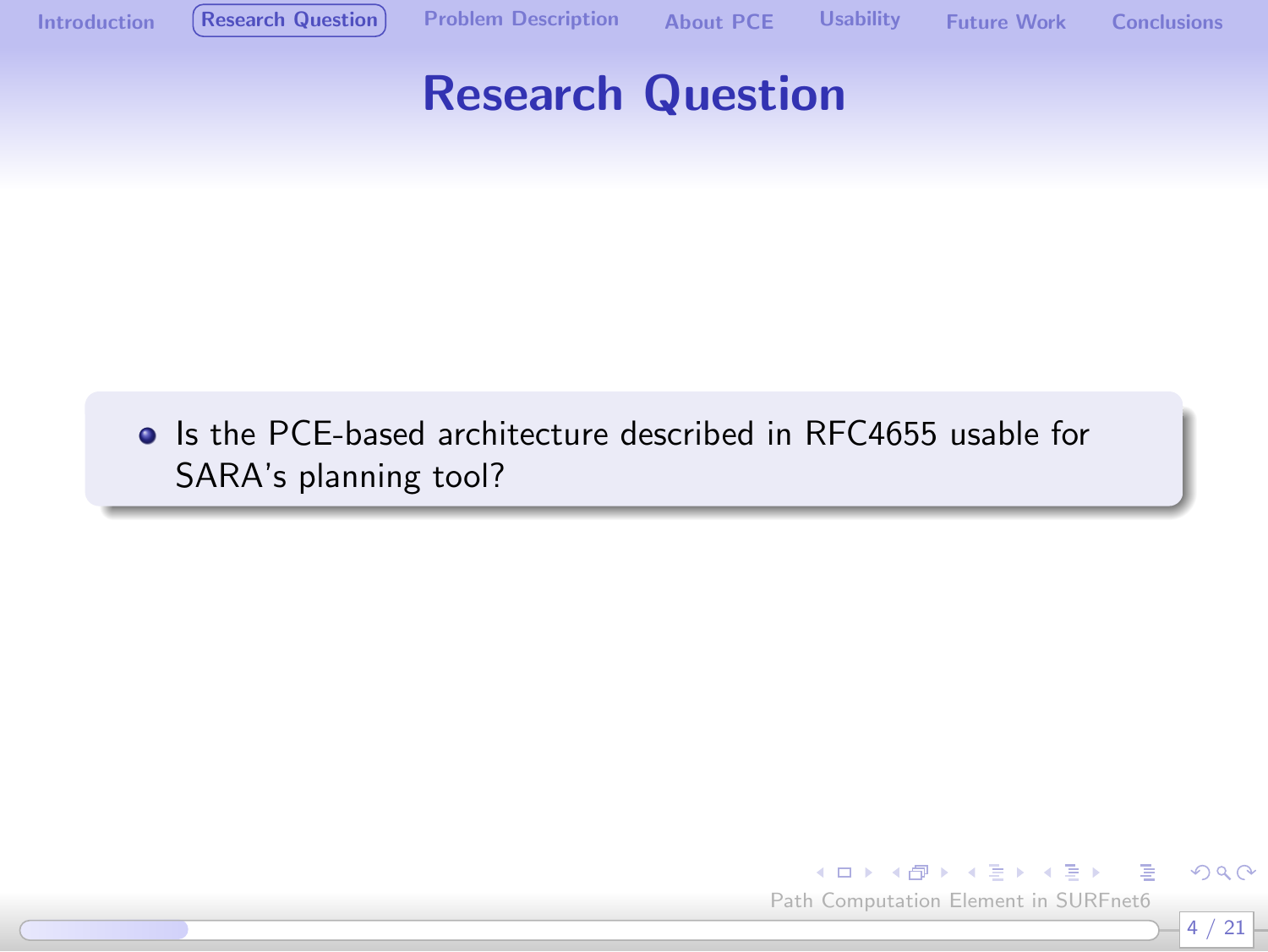<span id="page-4-0"></span>5 / 21

 $\Omega$ 

 $\left\{ \begin{array}{ccc} 1 & 0 & 0 \\ 0 & 1 & 0 \end{array} \right.$ Path Computation Element in SURFnet6

# SARA's planning tool

- R. v.d. Pol and A. Toonk created a planning tool to find a lightpath in the SURFnet6 network.
- The tool is used by SURFnet's NOC @ SARA to set up the lightpaths.

#### Properties of the Planning Tool:

- Topology data in NDL (Network Description Language).
- Allocated equipment in Network State Database.
- Applies constraints (bandwidth, type of path).
- Calculates shortest path on remaining topology.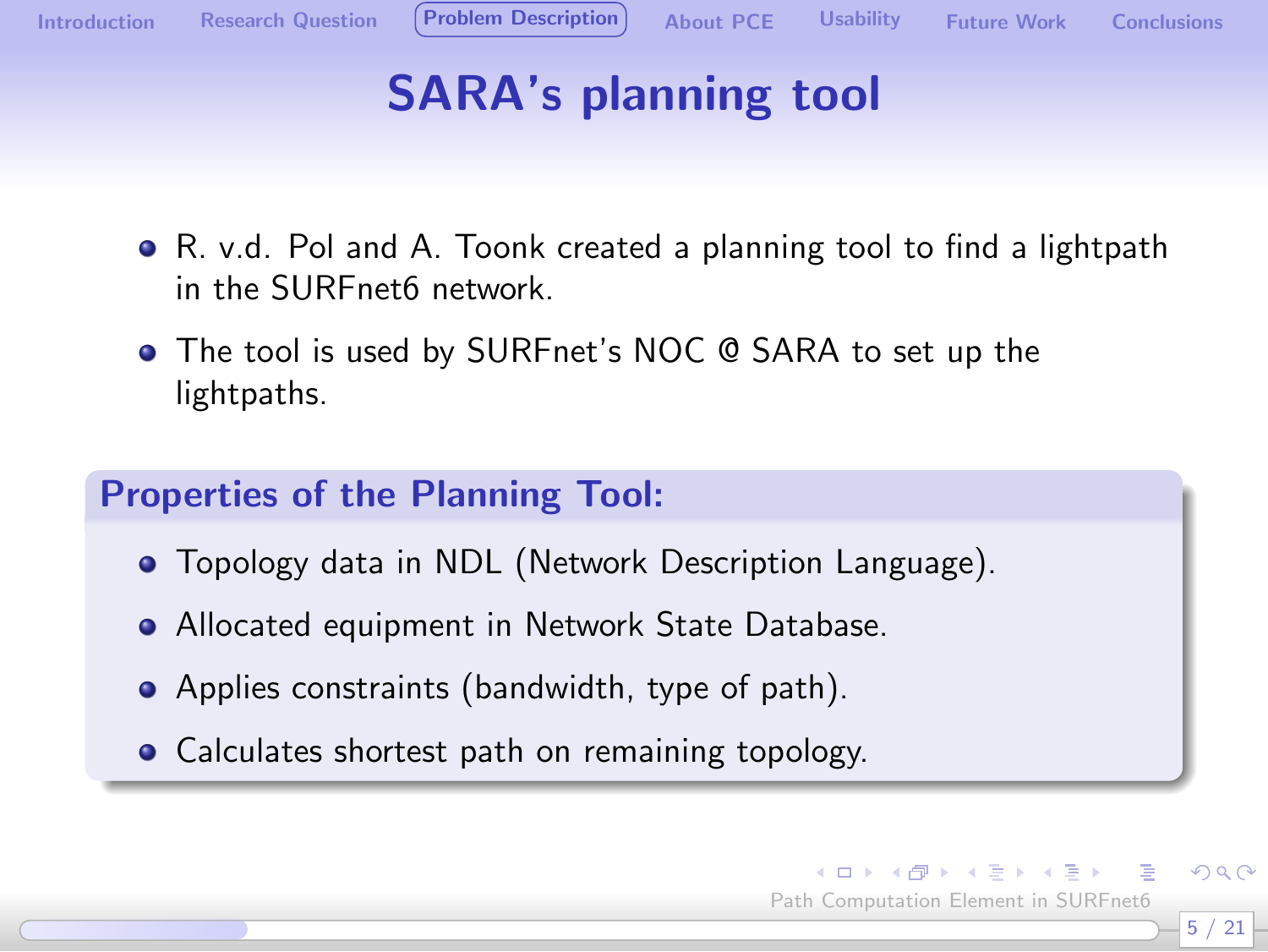# **SARA's planning tool - 1**

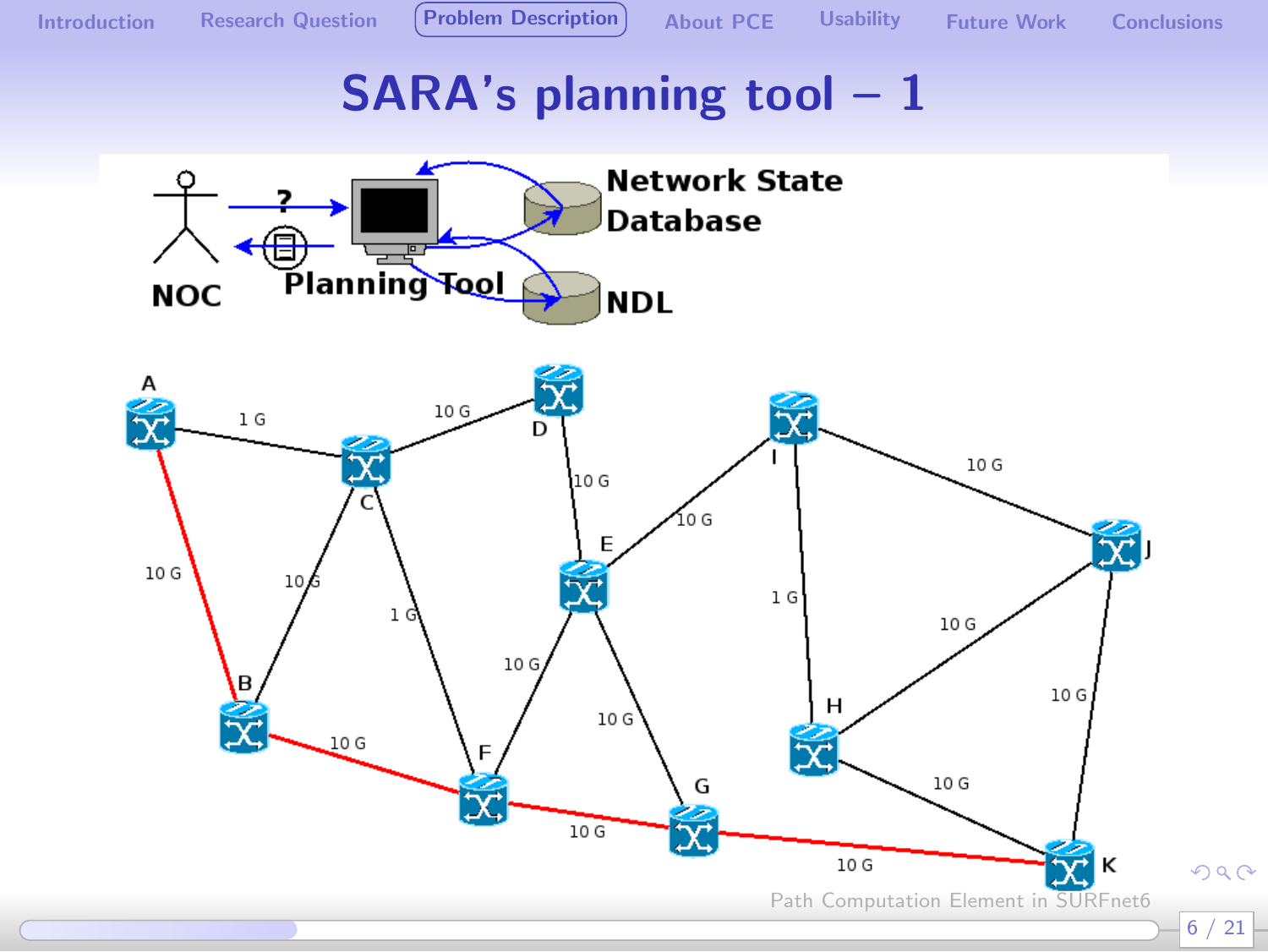## **SARA's planning tool - 2**

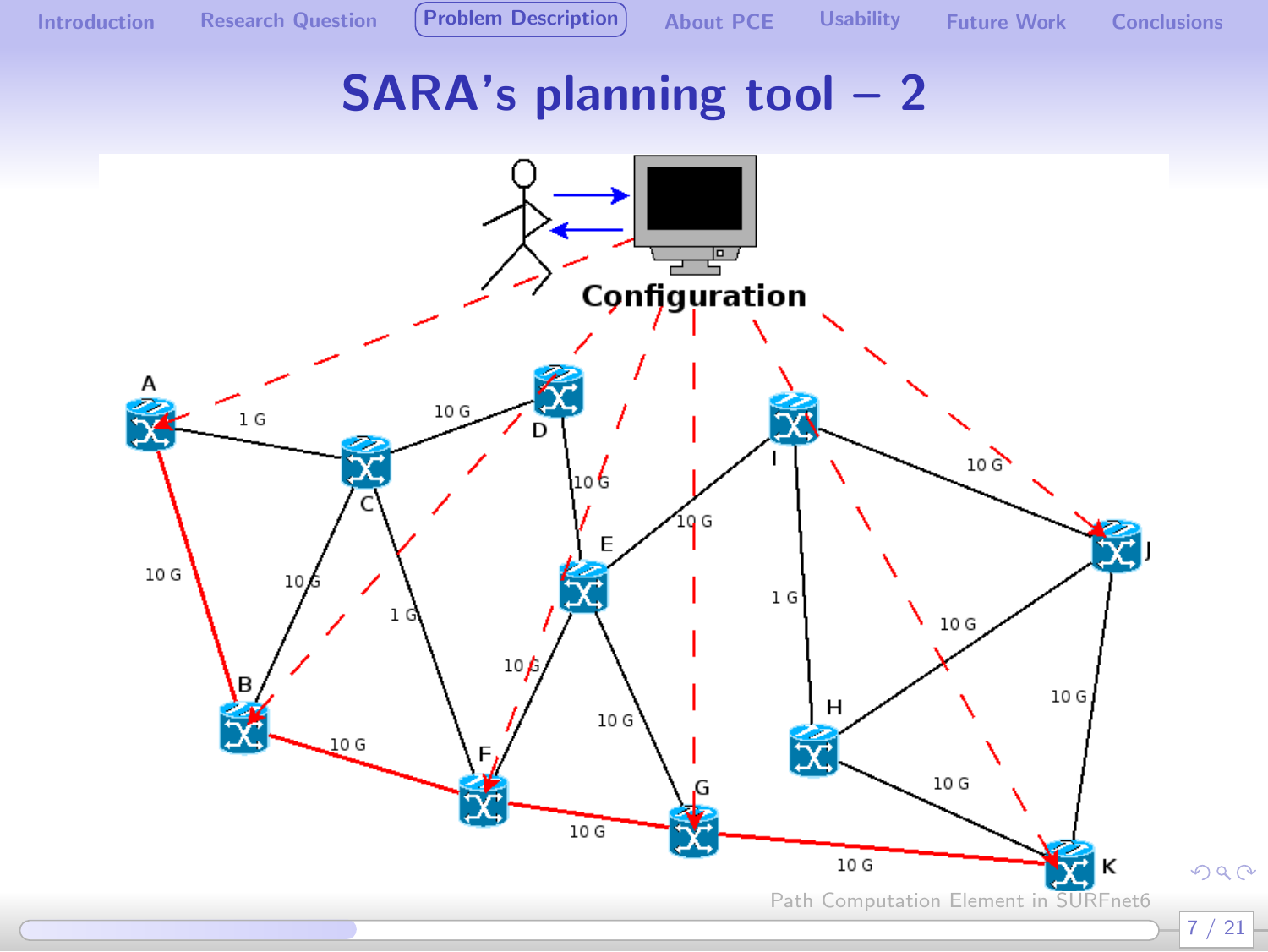

## About PCE

#### PCE Definition

RFC4566 states:

"A Path Computation Element (PCE) is an entity that is capable of computing a network path or route based on a network graph, and of applying computational constraints during the computation."

<span id="page-7-0"></span>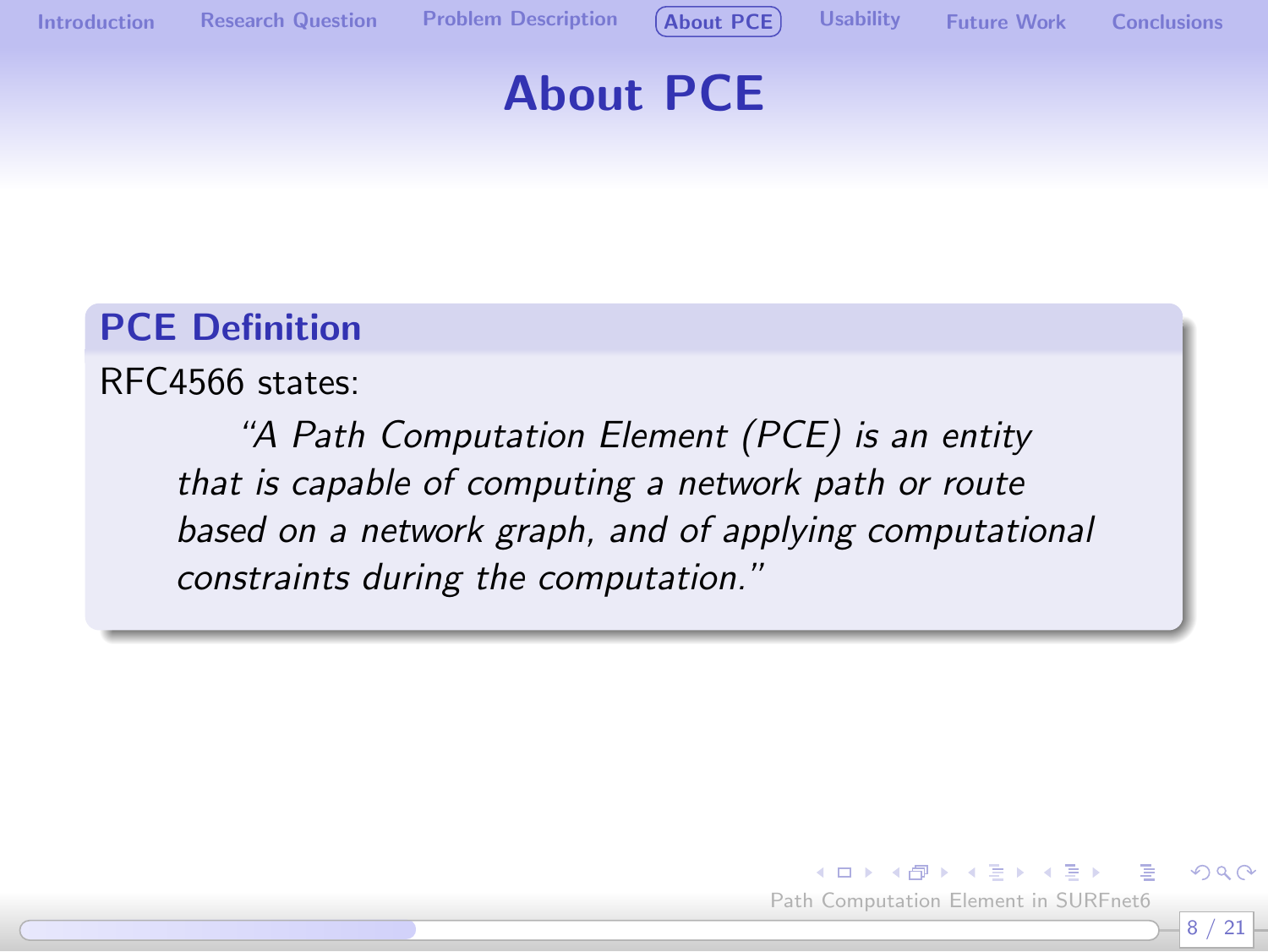

 $\left\{ \begin{array}{ccc} 1 & 0 & 0 \\ 0 & 1 & 0 \end{array} \right.$ Path Computation Element in SURFnet6

9 / 21

 $\Omega$ 

# About PCE

#### PCE Properties

- One or more PCEs in a network.
- Application of constraints.
	- e.g. Bandwidth.
	- e.g. Type of path (Normal, Redundant, etc.).
- Application of policies.
- Communication with other PCEs.
- Computation of paths (using Traffic Engineering Database).
- Also possible to do inter-layer and inter-domain path computation.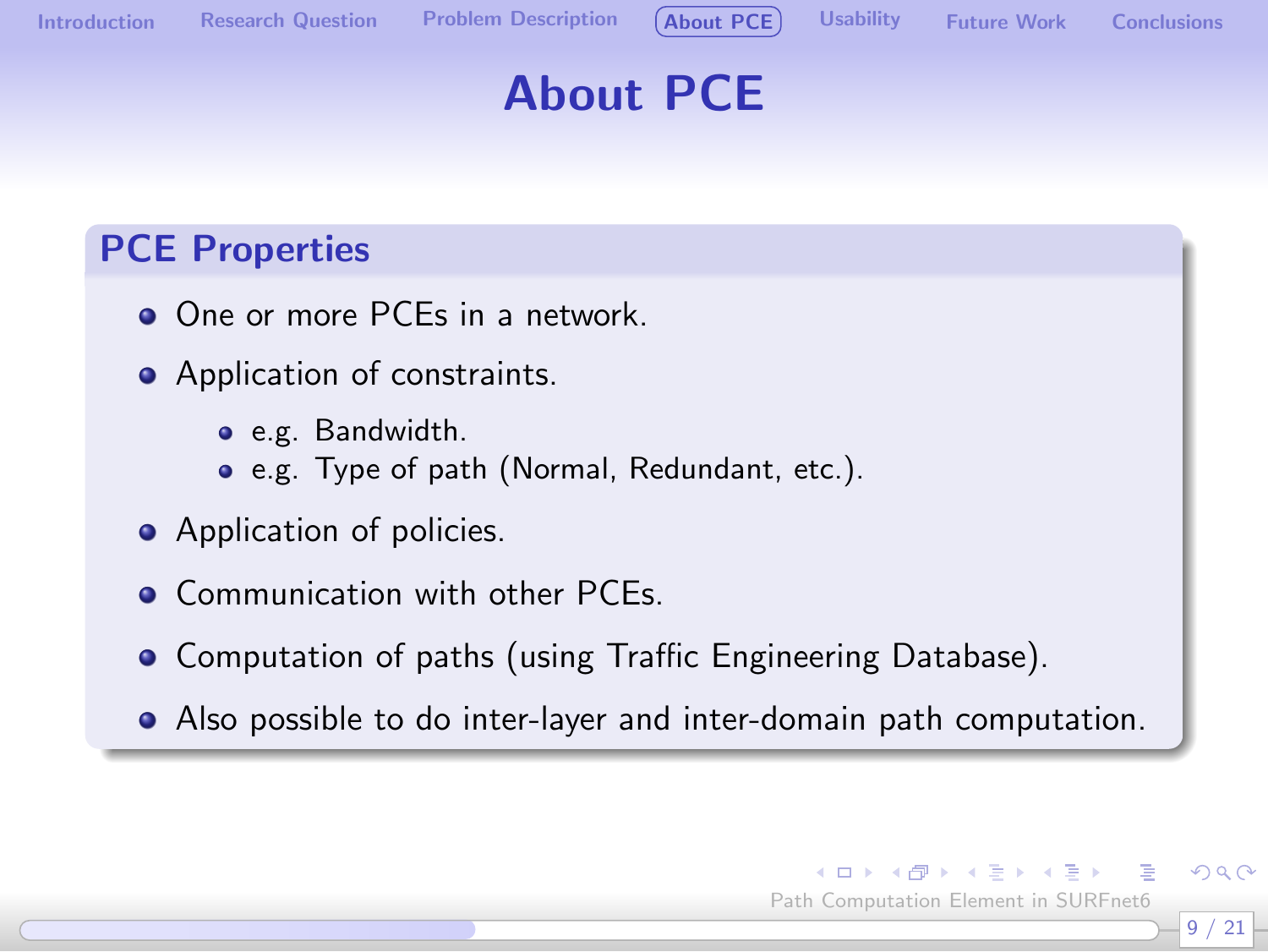

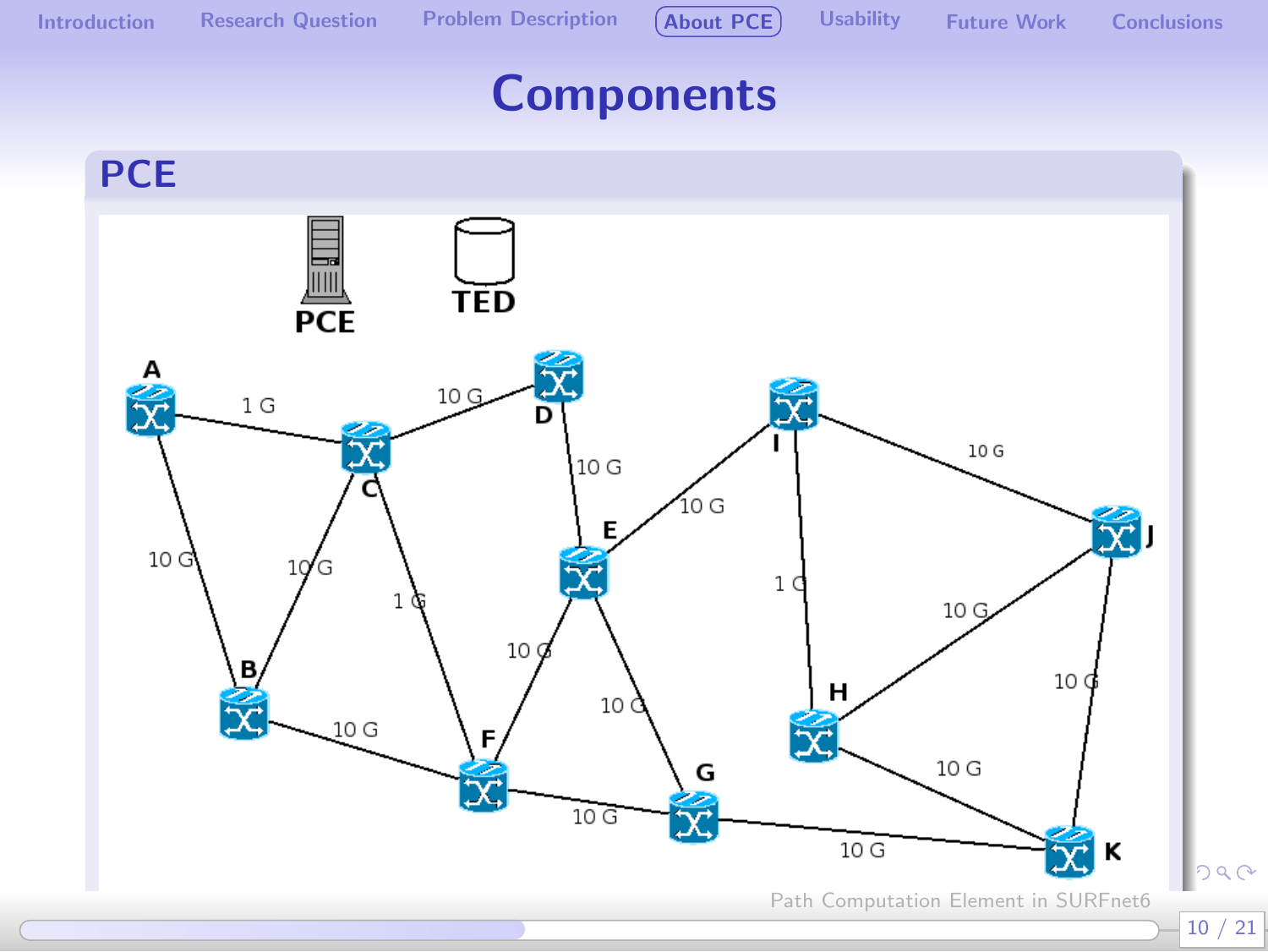

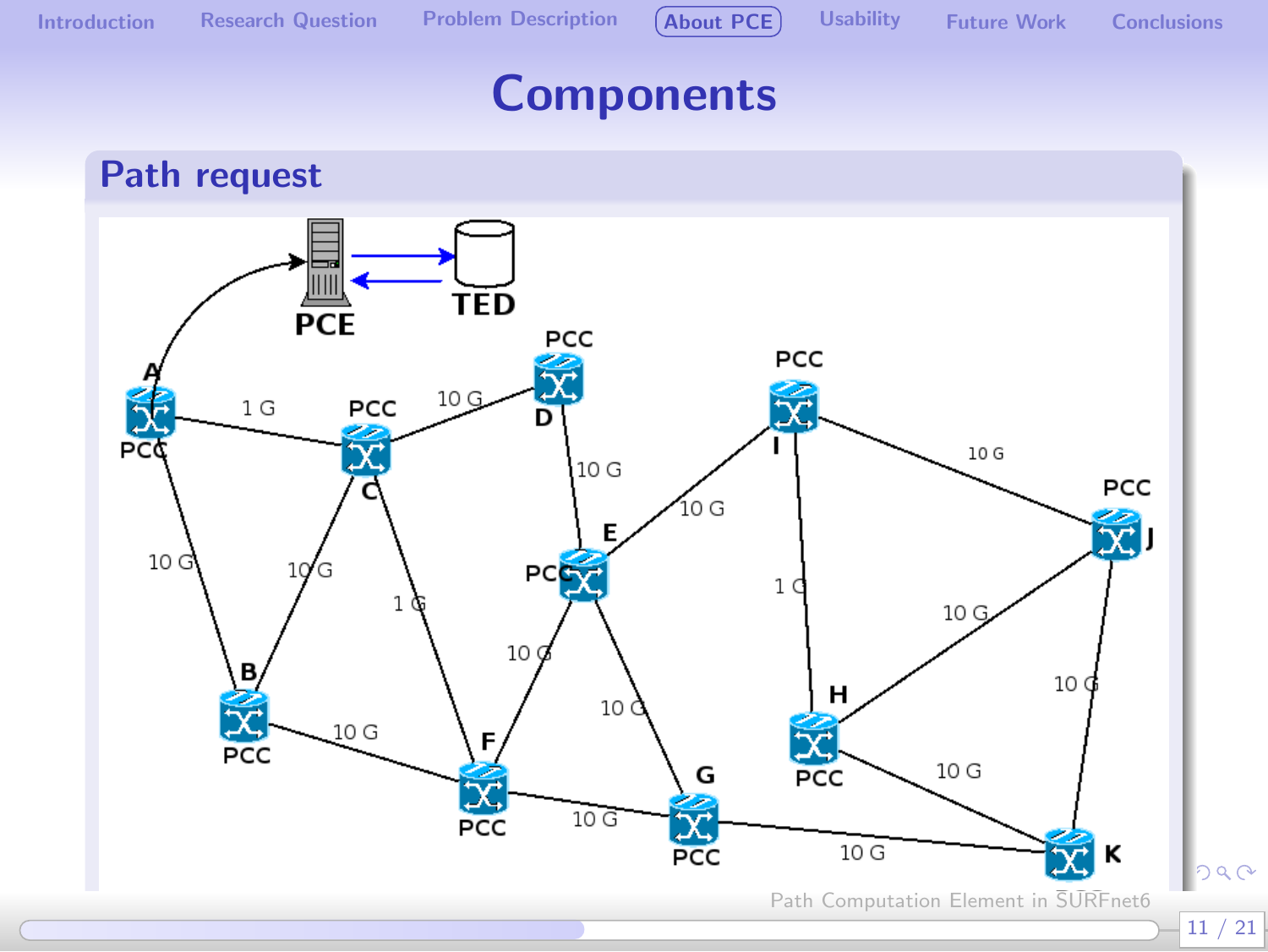

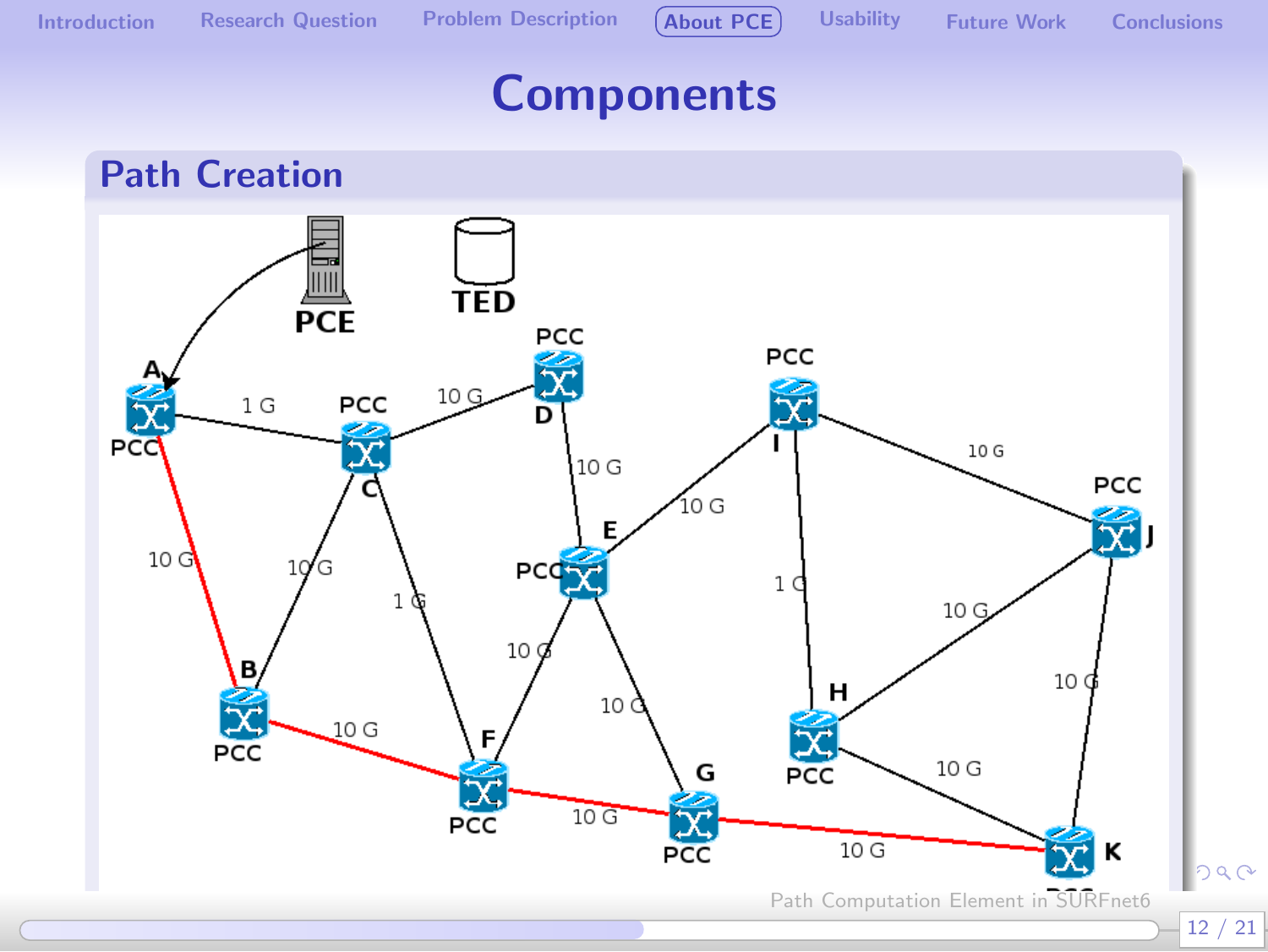

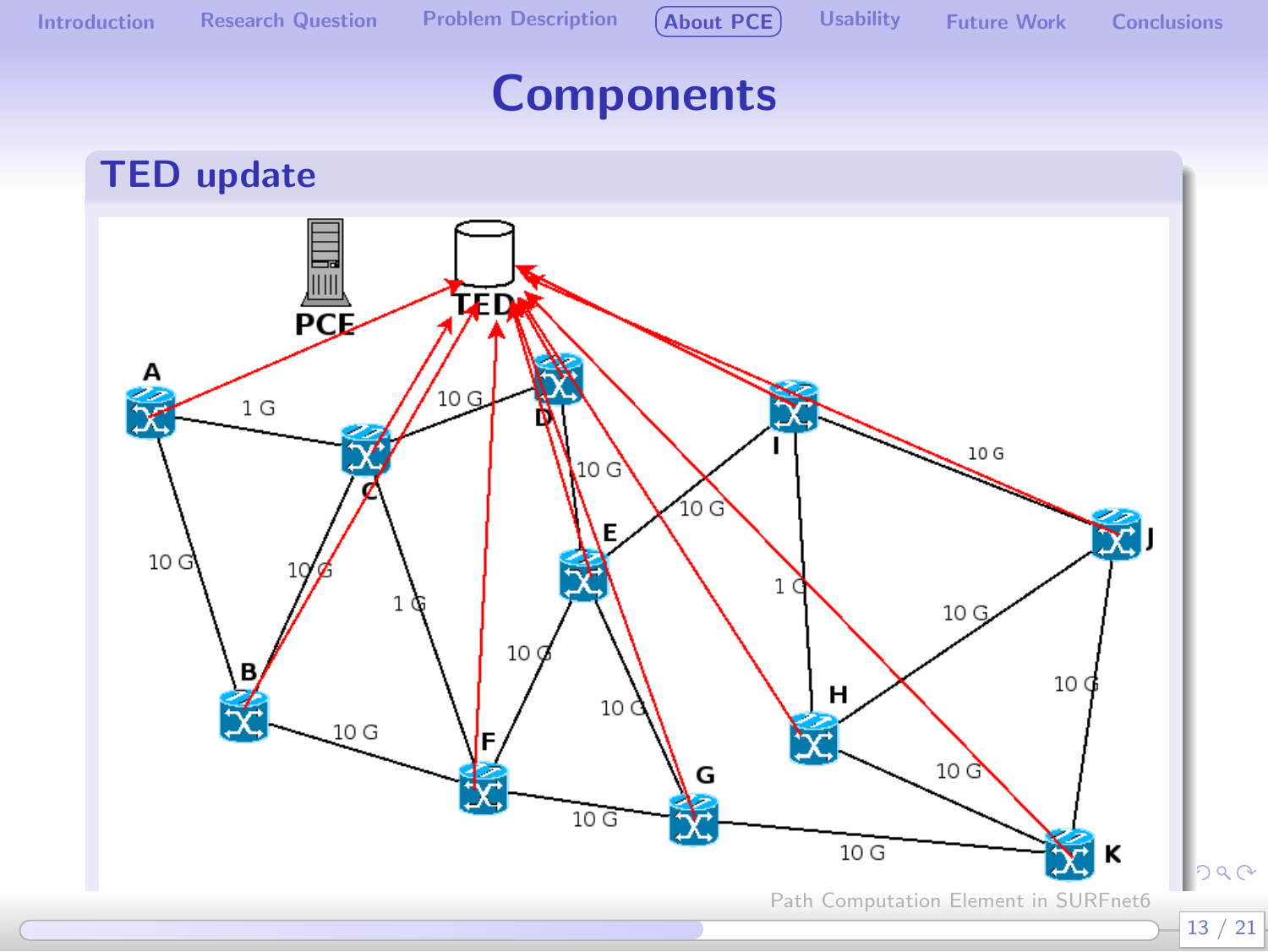



#### Inter-domain and inter-layer path computation

- PCE is also able to do inter-domain and inter-layer path computations.
- The 'downside' is that these features is that they require an Interior Gateway Protocol with Traffic Engineering extensions like OSPF-TE and IS-IS-TE.
- **•** Extra security is needed in these situations.

14 / 21 Path Computation Element in SURFnet6

 $QQ$ 

 $\left\{ \begin{array}{ccc} 1 & 0 & 0 \\ 0 & 1 & 0 \end{array} \right.$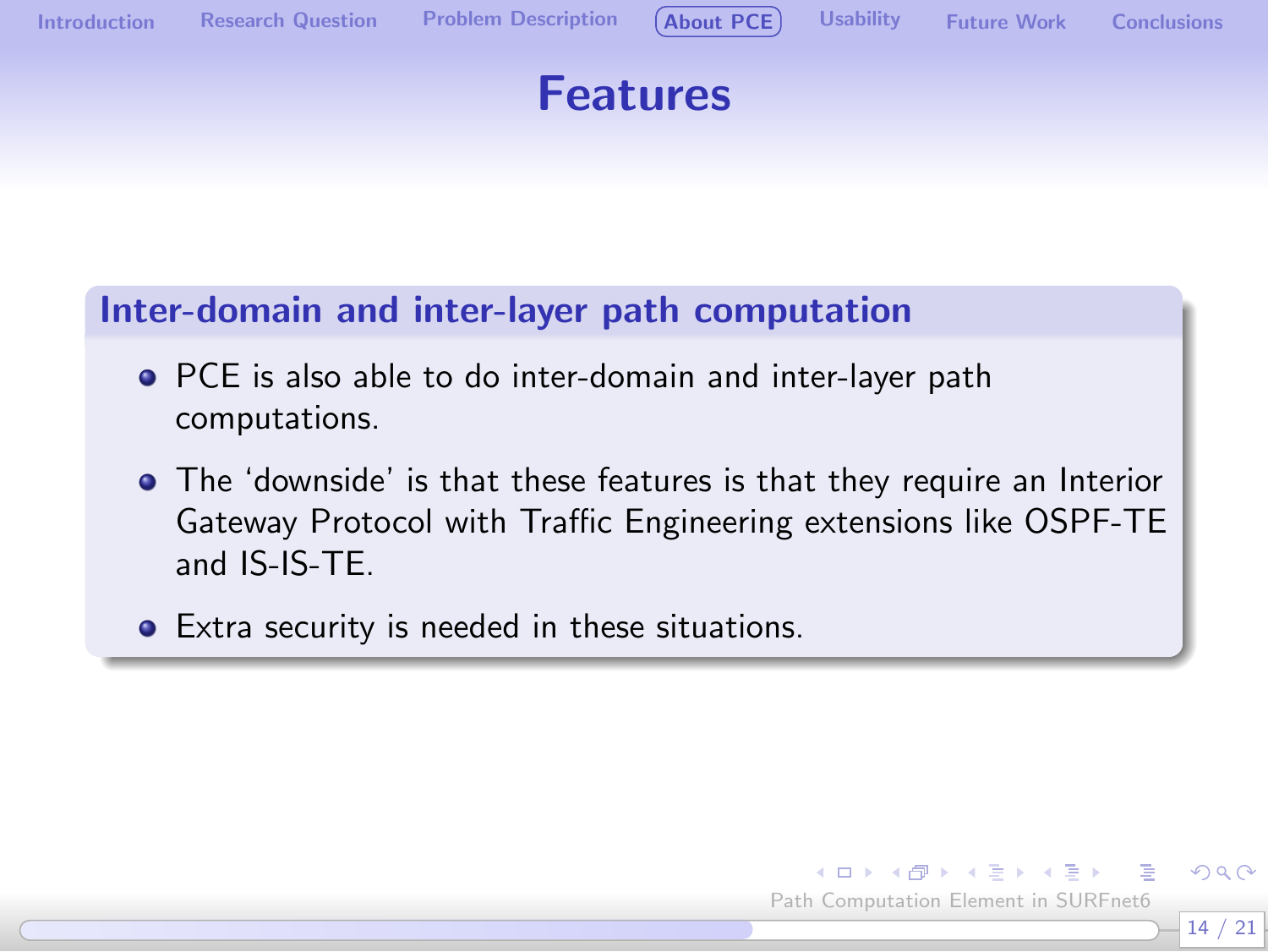

#### Features



 $\left\{ \begin{array}{ccc} 1 & 0 & 0 \\ 0 & 1 & 0 \end{array} \right.$  $299$ Path Computation Element in SURFnet6

15 / 21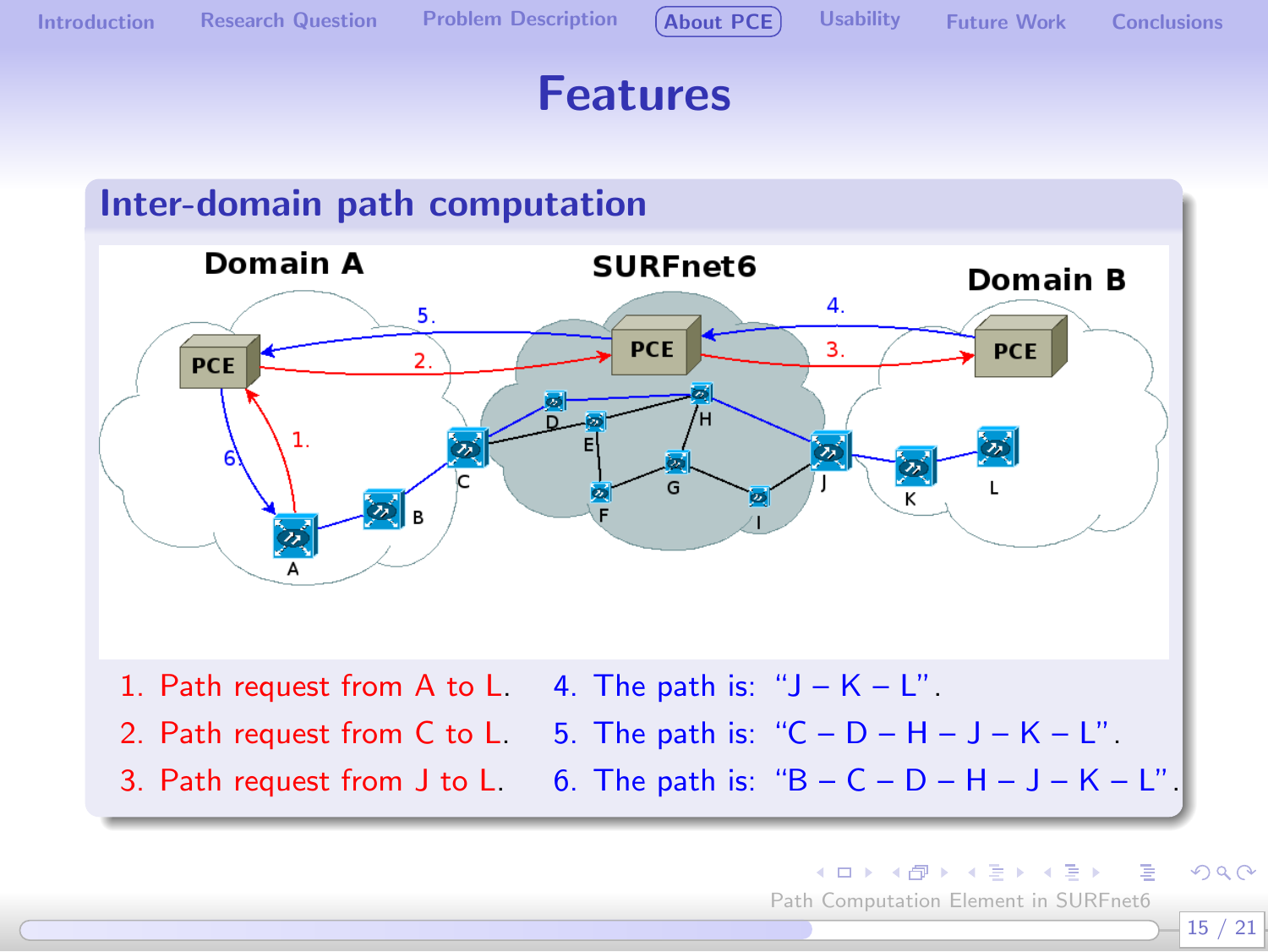

[Introduction](#page-1-0) [Research Question](#page-3-0) [Problem Description](#page-4-0) ([About PCE](#page-7-0)) [Usability](#page-17-0) [Future Work](#page-18-0) [Conclusions](#page-19-0)

#### Features



Without multi-layer PCE, SPF is done on each layer separately. The MPLS considers the optical layer as a single hop and counts 6 hops. Overall this results in a suboptimal path of 11 hops.

Path Computation Element in SURFnet6

4 D F

 $\rightarrow$   $\oplus$   $\rightarrow$   $\rightarrow$   $\oplus$   $\rightarrow$   $\rightarrow$   $\oplus$   $\rightarrow$ 

つへへ 16 / 21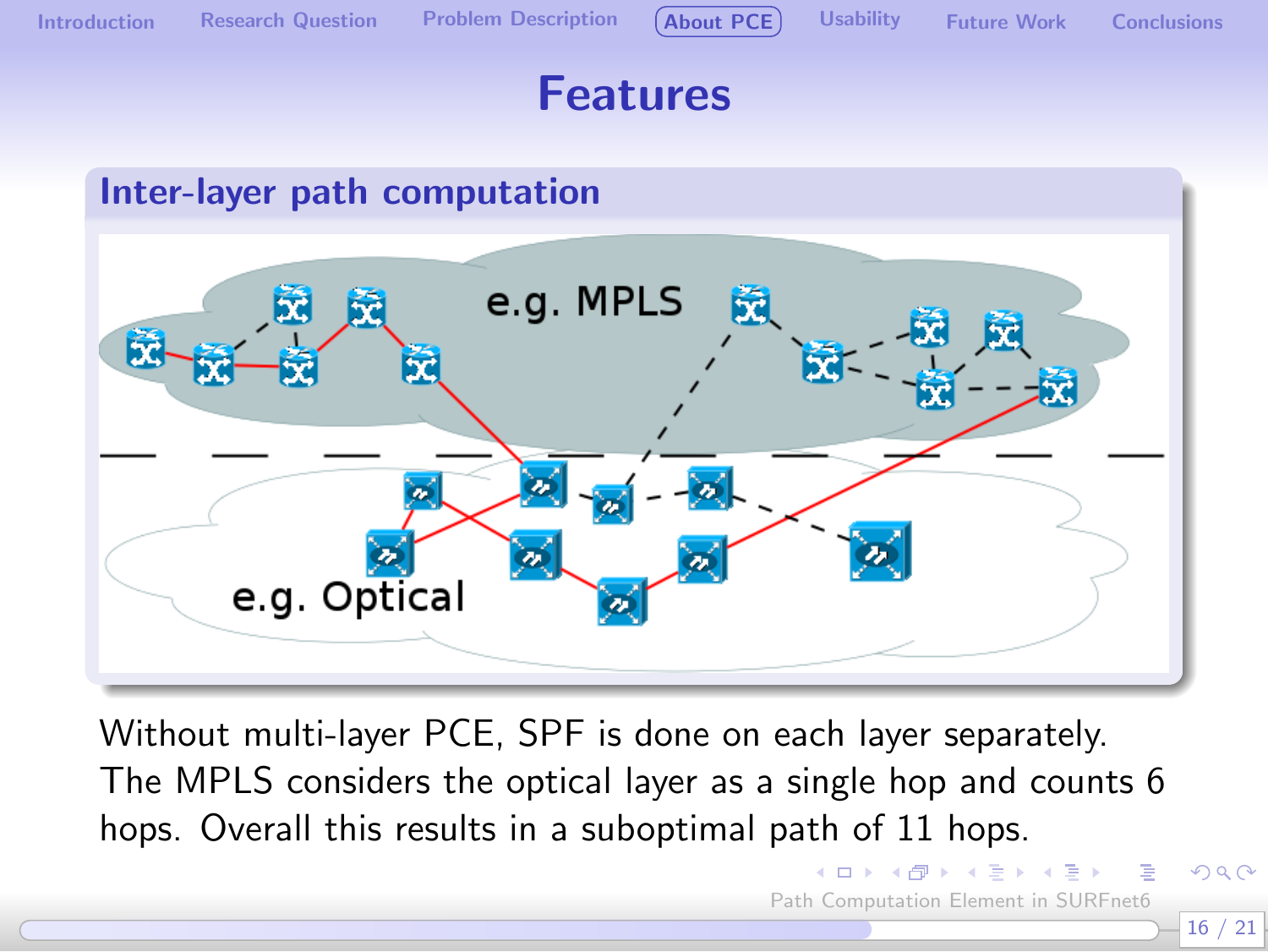

[Introduction](#page-1-0) [Research Question](#page-3-0) [Problem Description](#page-4-0) ([About PCE](#page-7-0)) [Usability](#page-17-0) [Future Work](#page-18-0) [Conclusions](#page-19-0)

Path Computation Element in SURFnet6

 $\left\{ \begin{array}{ccc} 1 & 0 & 0 \\ 0 & 1 & 0 \end{array} \right.$ 

17 / 21

 $\Omega$ 

#### Features



With multi-layer PCE, SPF is done on all layers together. The PCE can now also see the Optical layer. It results in an optimal overall path of 10 hops.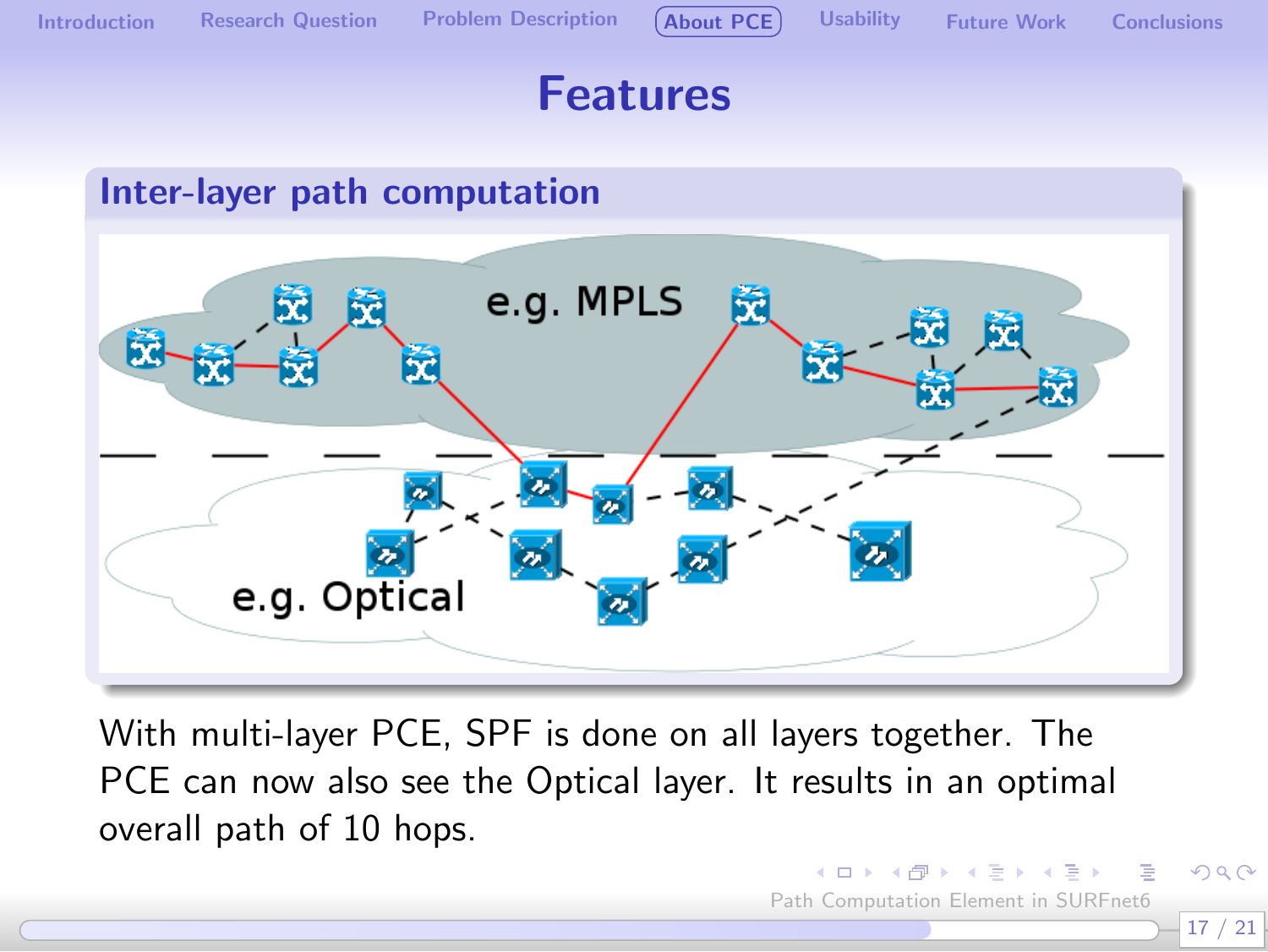

<span id="page-17-0"></span>18 / 21

 $QQ$ 

# Usability in SURFnet6

- No support for future reservations
	- Normal reservation: needed next week; set up instantly;
	- Future reservation: needed next week; set up when needed;
- Mandatory implementations
	- **The Path Computation Client**
	- The PCEP protocol
	- **•** The constraints
	- The policies (e.g. Restricting information for certain clients)

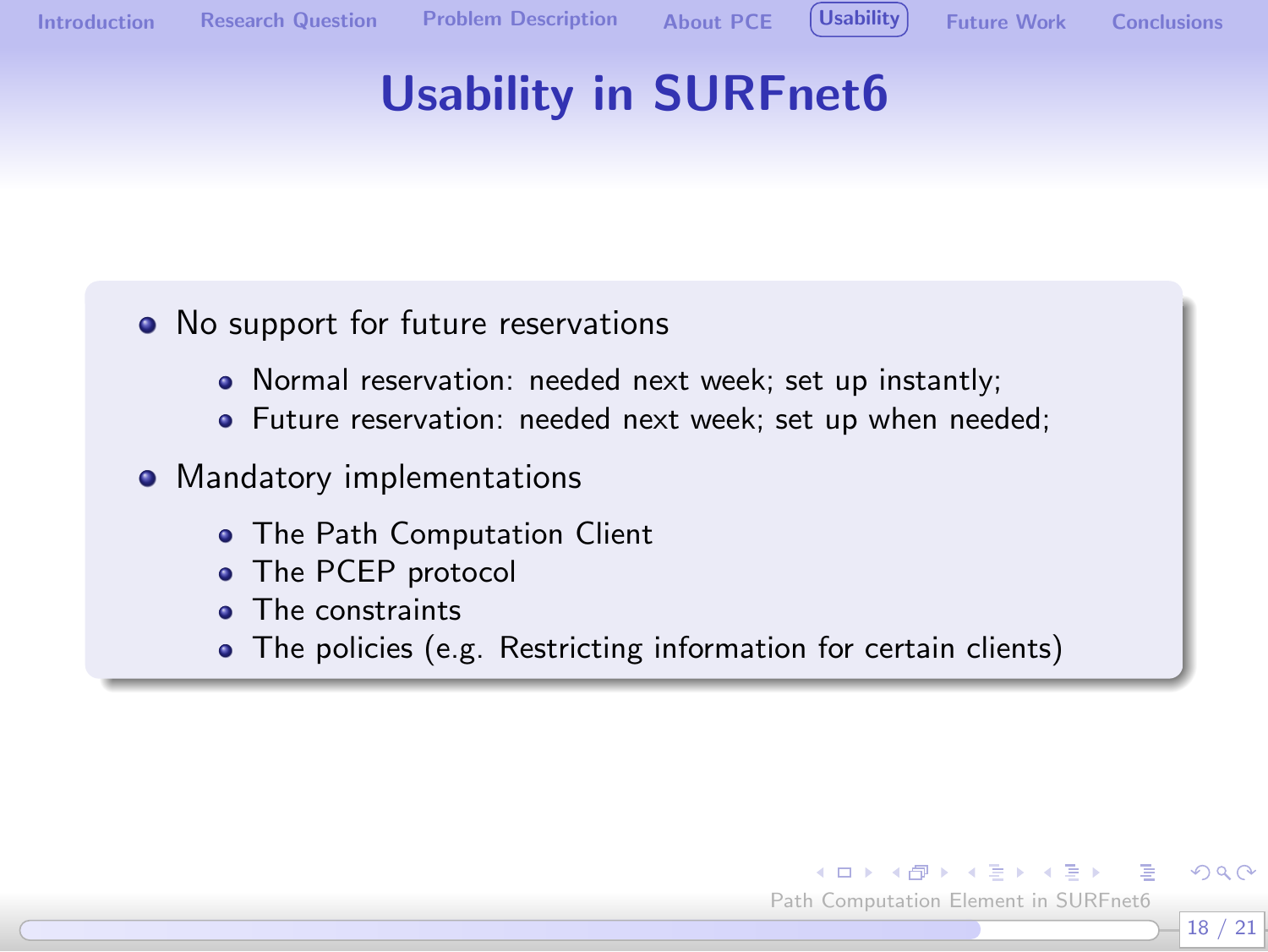

#### Future Work

- How can Inter-domain and inter-layer PCE be implemented in SURFnet6?
- Some research could be done on algorithms the PCE should use.
- Research has to be done on proper policies.

<span id="page-18-0"></span>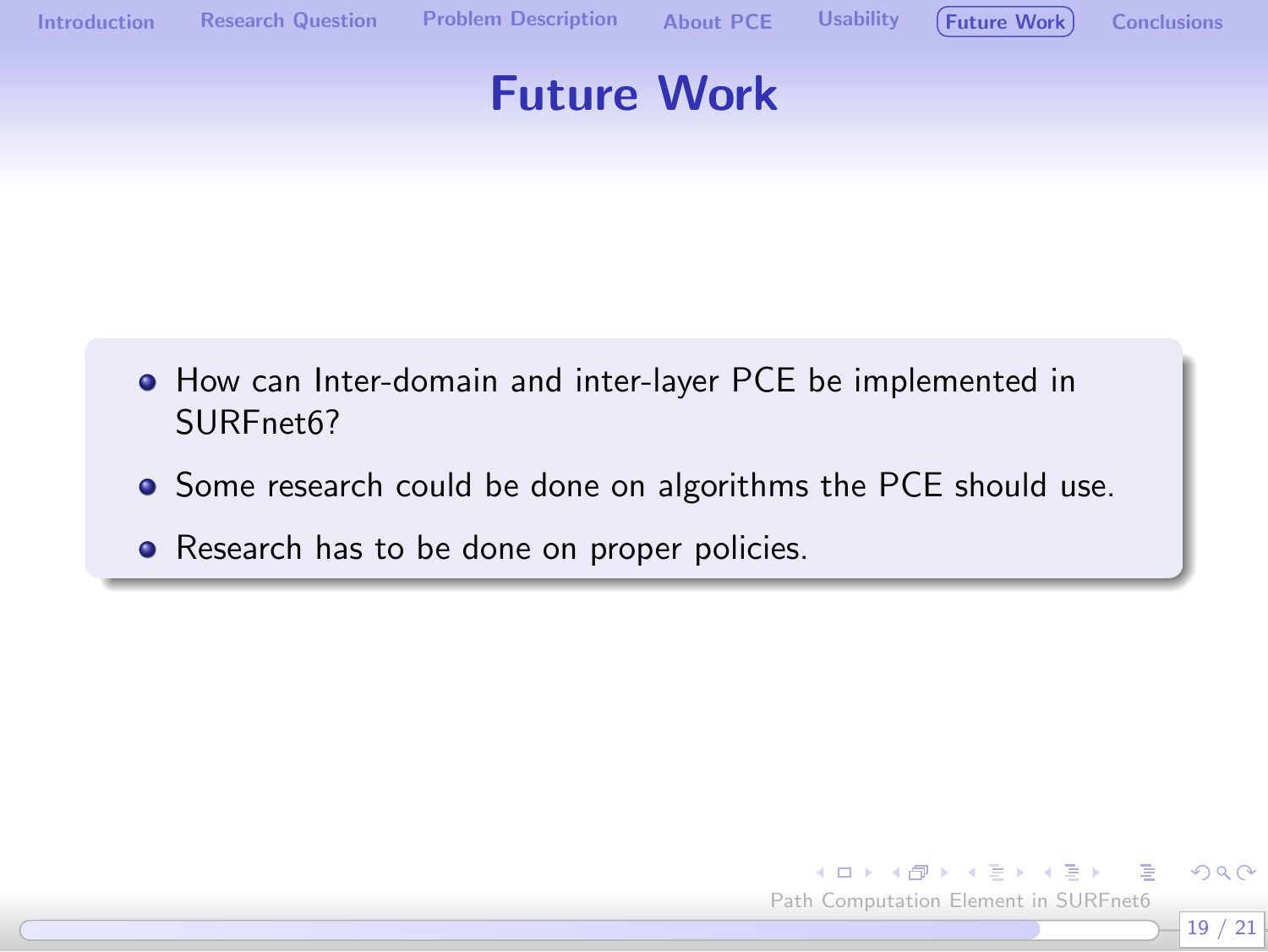$\left\{ \begin{array}{ccc} 1 & 0 & 0 \\ 0 & 1 & 0 \end{array} \right.$ Path Computation Element in SURFnet6

<span id="page-19-0"></span>20 / 21

 $QQ$ 

## **Conclusions**

- **PCE can certainly be an interesting extension for SARA's planning** tool:
	- The dynamic approach of PCE adds significant complexity to the protocol.
	- A IETF standard will be used.
- PCE's inter-domain and inter-layer are certainly of interest for SURFnet6:
	- Standardized PCE protocol facilitates better communication between SURFnet6 and other research networks.
	- Less bureaucracy and formality.
	- For this feature, an IGP with TE extensions has to be implemented in SURFnet6 first.